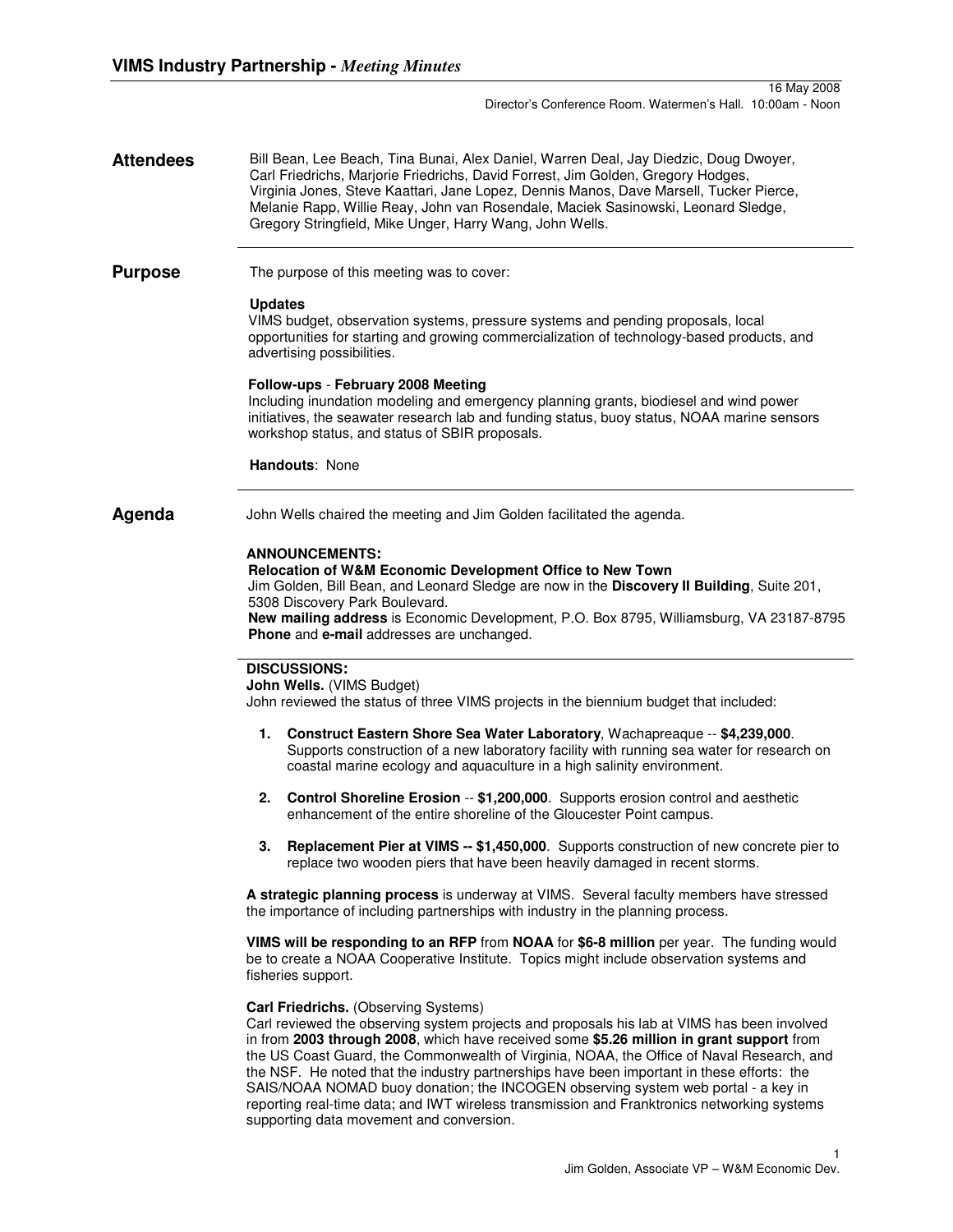Agenda, cont. Carl showed photos of three buoys in the York River that highlighted the results of several projects including: the CBOS-INCOGEN buoy, the MUDBED-IWT buoy, and the MUDBED WormCam buoy used by **Robert Diaz**, **VIMS biology department**. Carl's presentation is posted at http://www.wm.edu/economicdevelopment/VIMS-Industry%20Partnership.php.

**Dave Marsell.** (Pressure Systems Updates and Proposals)

Dave reviewed the Pressure Systems (http://www.pressuresystems.com) corporate structure, the product lines, and the potential areas for collaboration with VIMS. Hampton-based Pressure Systems, a division of Esterline, has 140 employees. Product lines related to VIMS include submersible transducers and data loggers and Quartzonix™ precision pressure transducers. Dave suggested that potential collaborations with VIMS might include: deployment of PSI level transducers at VIMS data stations, level instrumentation to validate VIMS storm flood models, and feedback or collaboration on future water quality instrumentation requirements. Dave's presentation is also posted on the VIMS-Industry website.

**Dennis Manos** noted that work is needed to identify technology available from other universities and the technical issues that need to be solved. **Jim Golden** asked if other Esterline companies might also be potential collaborators with VIMS, and Dave agreed to investigate.

**Leonard Sledge** (VIMS Advertising Opportunity – *Virginia Business Magazine*) Leonard outlined advertising options with the *Virginia Business Magazine*. The group felt we needed a clearer understanding of our target audience, the various ways to promote the group's work, and the alternative publications that might be considered. The group noted that we might get coverage for free through **editorials** and **articles** if we made information available.

**Bill Bean** (Grant Applications and SBIR Proposals)

**Grant Applications** - **Modeling and Emergency Planning**. Bill reported that the Rossiter/Wang **\$125K grant proposal** to Hampton Roads Planning District Commission (**HRPDC**) for a study of storm flood-surge vs. nursing home/assisted living evacuation needs **has been accepted** and has been incorporated into HRPDC's project requests that will be forwarded soon to DHS for approval. Rossiter/Wang have also collaborated on a **\$600K proposal** to NIH for storm surge – health services response to the needs of nursing homes, the elderly and infirm, assisted living, and others.

**SBIR Proposals** – Neither the **Oceana Sensor** SBIR proposal (Steve Kaattari/H. Kator) nor the **Luna Seawater Research** Lab SBIR proposal to ONR was funded.

This led to a discussion about "lessons learned" from these recent unsuccessful SBIR proposals. Although NSF provides feedback on why proposals were rejected, unfortunately most agencies do not. The group felt that one area needing improving was earlier coordination.

**Dennis Manos** noted that **early May to June** is the best time to begin work for the August-September round of proposals.

**Bill** outlined changes in the SBIR program under consideration in Congress, including higher funding limits in **Phase I (\$300,000)** and **Phase II (\$2.2 million)**. The higher totals per project will make it easier to develop meaningful collaborations, although there is no proposed increase in total SBIR funding, so there will be fewer projects.

**Tucker Pierce/Bill Bean** (Buoy Status and NOAA Marine Sensors Workshop) Tucker reviewed the plans for deployment of **three** new buoys in **June** (Rappahannock), **July** (northern Chesapeake), and **September** (Nautilus in Norfolk). The new information is the additional sensors that will be available – nitrate, phosphate, and GPS water level. NOAA will consider incorporating new sensor technologies (including prototypes) on the platforms.

**Dennis Manos** noted the potential advantage of grouping the nitrate and phosphate sensors for Chlorophyll A algae detection. **Willie Reay** commented that placement in the feeder streams would be useful. **Jay Diedzic** observed that buoys could be used at the Blackbeard site in North Carolina and the Monitor site.

 $\mathfrak{p}$